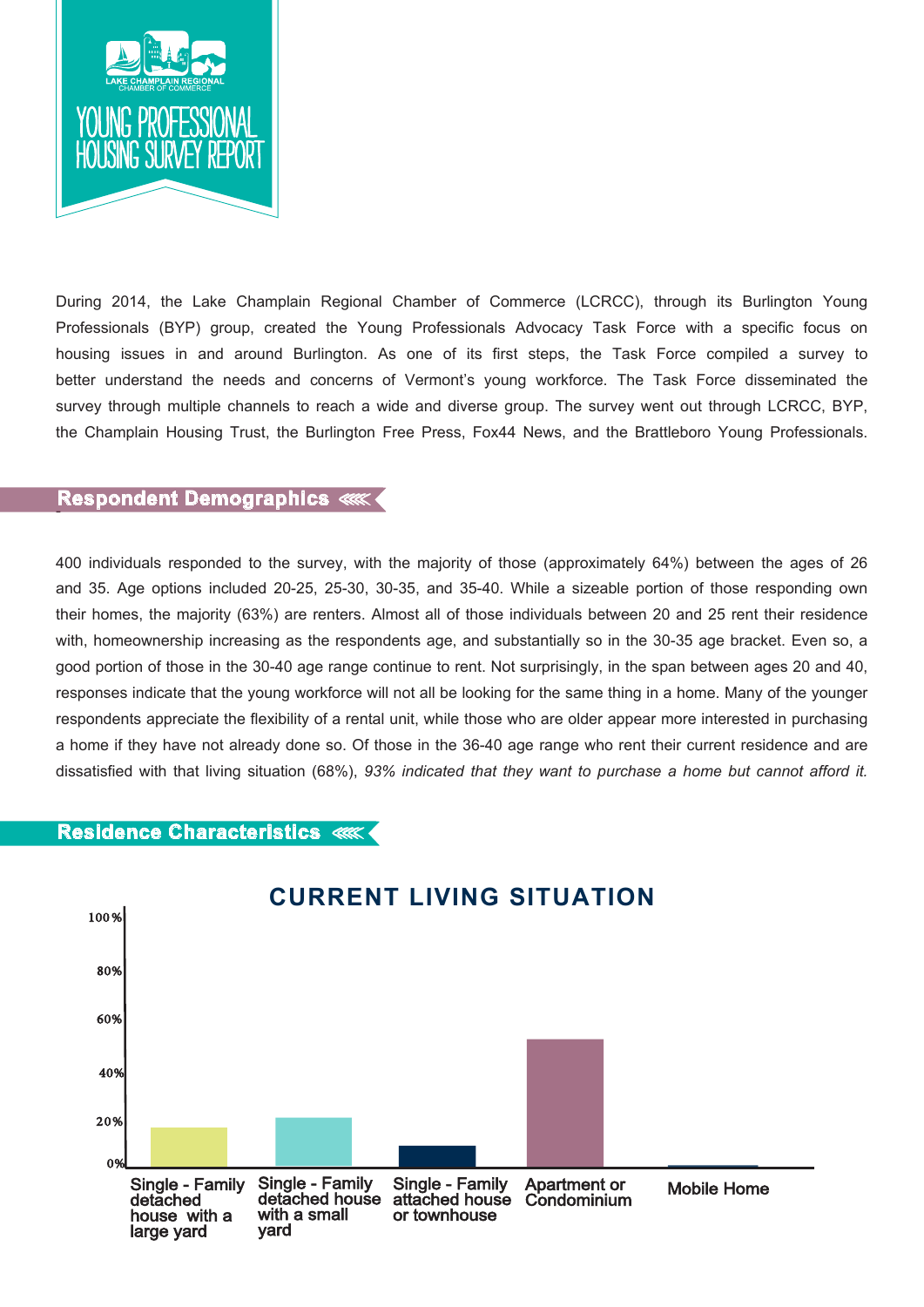The majority (53%) of those responding to the survey currently live in an apartment or condominium, with the next largest group living in a single-family detached house with a small yard. The likely living situation is largely correlated with age, with those in the 36-40 range being much less likely to live in an apartment or condominium (34%) and those 20-25 almost always in a multi-unit building (74%). Absent an age breakdown, the majority of those responding to the survey currently live in an apartment or condominium (53%). However, when asked what type of residence in which they would most like to live right now, a strong majority (58%) chose "single-family detached house with a large yard." Another 24% chose "single-family detached house with a small yard," and only 12% chose an apartment or condominium. Those in the 20-25 age range were the most likely to want to live in an apartment or condominium, with 22% choosing that option.



When asked to rank residence characteristics based on their importance, the top three most important characteristics were designated parking, limited up-keep, and the least expensive residence that the respondent could afford. The least important characteristic was a "fixer-upper." The rankings were fairly consistent across the age ranges, but there was a discrepancy in the 31-35 age range, with that group ranking a large yard/acreage as more important than finding the least expensive residence they could afford.

Larges<br>Residence "I think for many young professionals, Leas<br>Expensive we are willing to live somewhere in Large<br>Yard /Acreage the short term that isn't ideal in order Small Vard to be able to continue to save, pay Designated<br>Parking down student debt, etc. and recognize that the 'dream home' isn't New<br>Development necessarily a dream that has to be Established<br>Housing achievable as short term High-end<br>amenities gratification." Limited<br>Upkeep A fixer<br>upper

# **PREFERRED CHARACTERISTICS OF RESIDENCE**

**Ranking**

0 1 2 3

2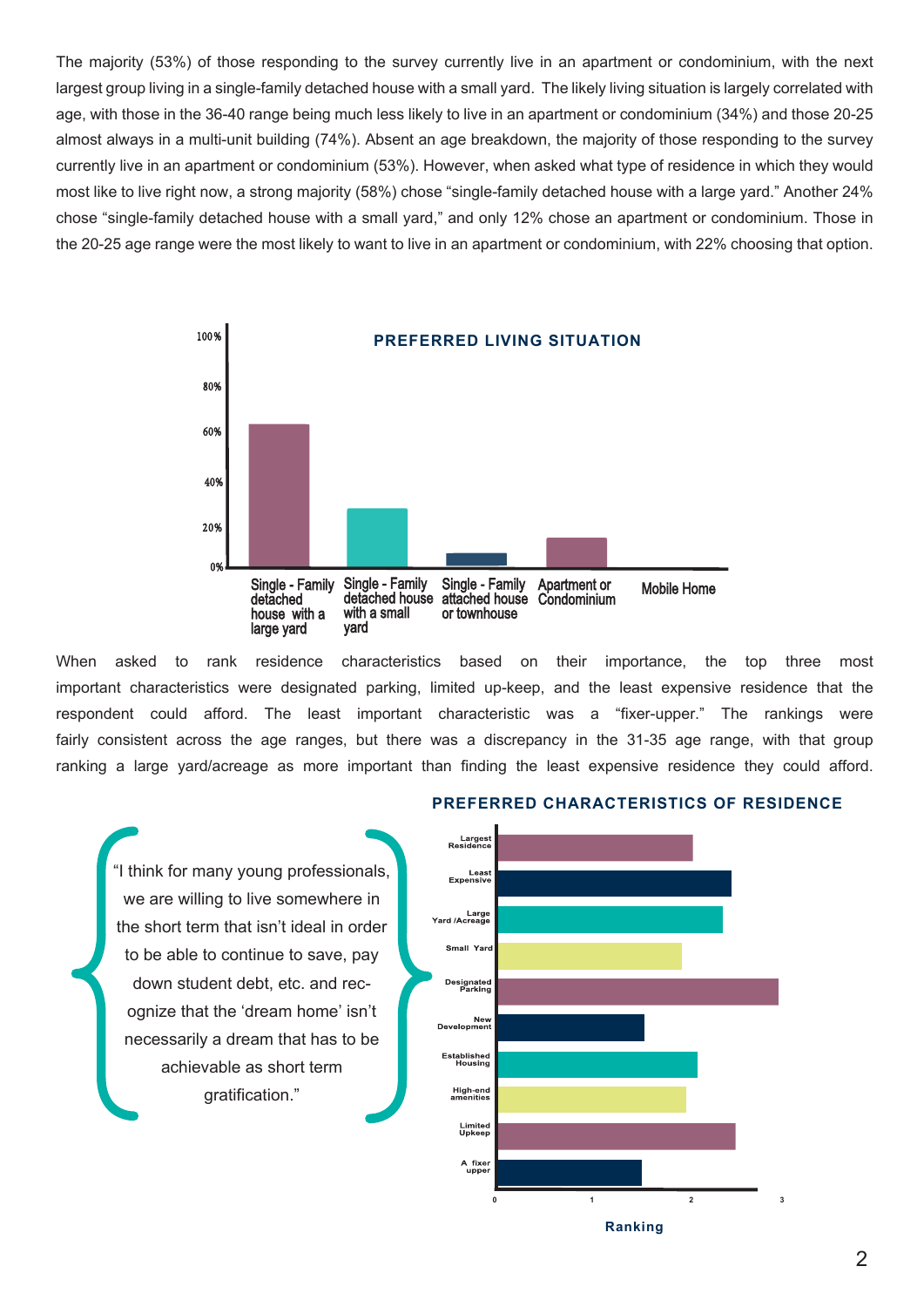## **Neighborhood Characteristics**

Respondents came from a variety of current living circumstances. The majority (about 52%) live in a large town, but there was representation in suburban neighborhoods, small towns, and rural areas. When asked in what type of community they would most like to live, each type of neighborhood received some positive responses. The two types with the most positive responses were "large town – near a mix of apartments, offices, and shops" and "suburban neighborhood with a mix of houses, shops, and businesses," the apparent connecting thread between those two being a neighborhood that has a mix of uses and, presumably, some accessibility to places other than residences, such as shopping, recreation, and work. *Based on their responses, a suburban area with mixed uses is preferable even to an urban area such as a large town if the area within the large town is primarily residential and does not have a mix of uses.* 



#### **PREFERRED CHARACTERISTICS OF COMMUNITY**

When asked to rank community characteristics based on their importance, those that emerged as the most important were privacy from neighbors, being within an easy walk of other things/places in the community, and a short commute to work. Coming in fourth and fifth were low property taxes and high quality public schools, respectively. The least important characteristic was a new neighborhood with recently built homes. It should be noted that many who responded wrote in comments about wanting to live alone or without multiple roommates in cramped quarters, so their desire for privacy from neighbors may be indicative of a desire to move out of shared housing rather than, or as well as, a concern about the geographic distance between dwelling units. The rankings remained fairly consistent across age ranges except for one discrepancy in the 31-35 age group, where high quality public schools beat out being within an easy walk of other things/places in the community for the top three desired characteristics.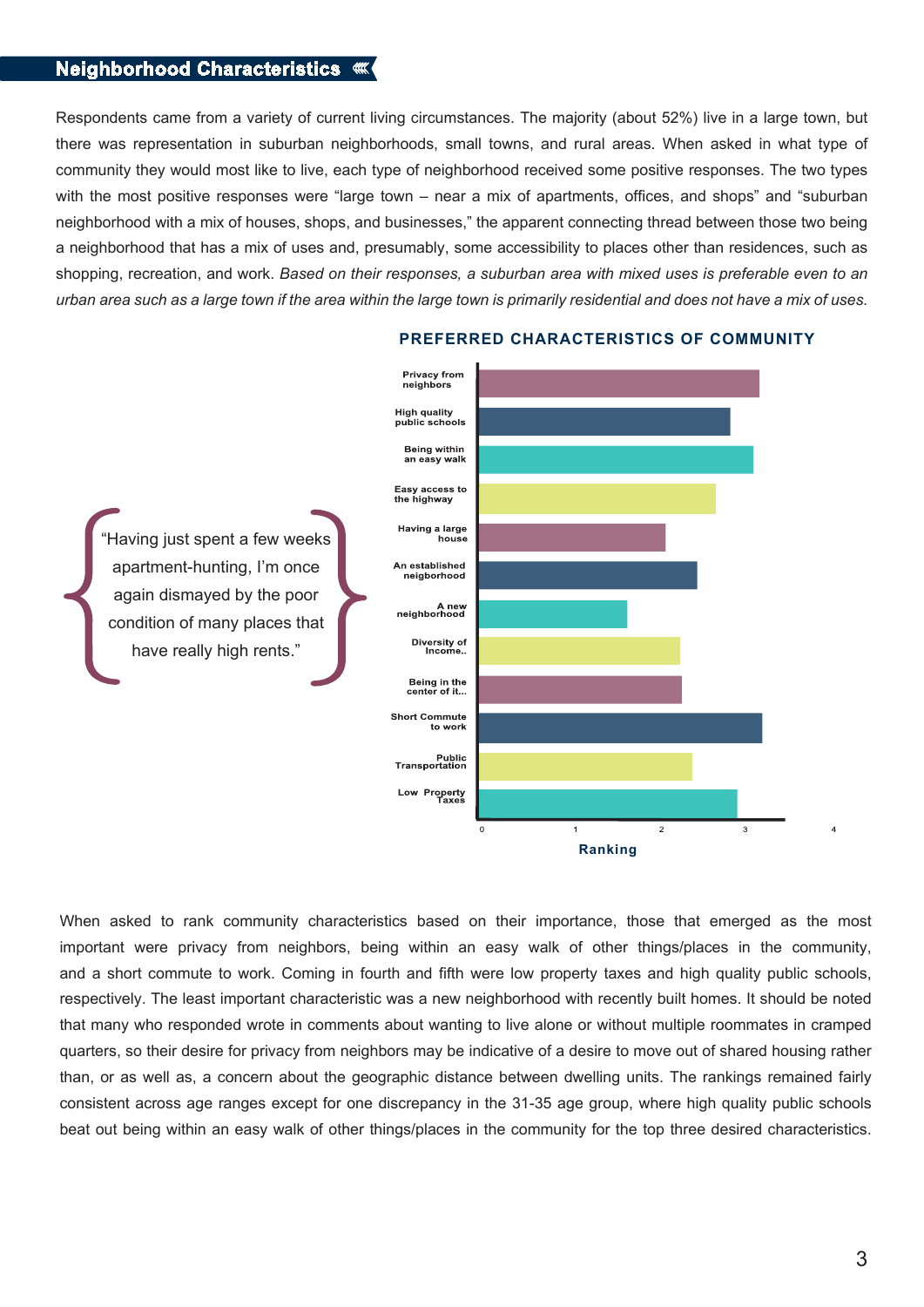# **Satisfaction with Living Situation**

Based on our survey results, a little more than half of those young professionals who responded (52%) are satisfied with their current living situation. Parsing out the numbers by age reveals an interesting discrepancy – satisfaction rates are higher than average for all age ranges except 26-30, where the responses were 56% *not* satisfied and 44% satisfied. The vast majority of those 26-30 who responded that they are not satisfied with their living arrangement are renters, and their most common reason for the dissatisfaction is that they want to purchase a home but cannot afford it, followed closely by the need for more space. In comments, they spoke often of student loan debt, of the cost of housing, and of the lack of a yard or sufficient space. Their responses match anecdotal information BYP & LCRCC recieved that the years from 26-30 are a transitional time where the young workforce is looking to purchase a home and settle down but may not yet have an income that meets their needs or desires, particularly in the Chittenden County area. The rise in satisfaction in the 31-35 range (up to 57%) may be because these older professionals have been better able to afford a different living situation, but it may also be that some of those who are dissatisfied have left the state.

> "It is challenging to have a successful job with a solid income and still not be able to afford a decent home in the area. Homes are either in terrible condition/location/situation or are too expensive. It's very frustrating!"

Across age ranges, for those not satisfied with their living situation, the primary reasons for their dissatisfaction were the need for more space (58%), the desire to own but inability to afford it (56%), and the desire for a bigger yard (53%). More space is a priority for those in the 20-25 range; home ownership becomes top priority for those in the 26-30 range, drops a bit for those in the 31-35 range, and picks up again for those in the 36-40 range.

## **Financial Information**



### **MONTHLY RENT OR MORTGAGE PAYMENTS**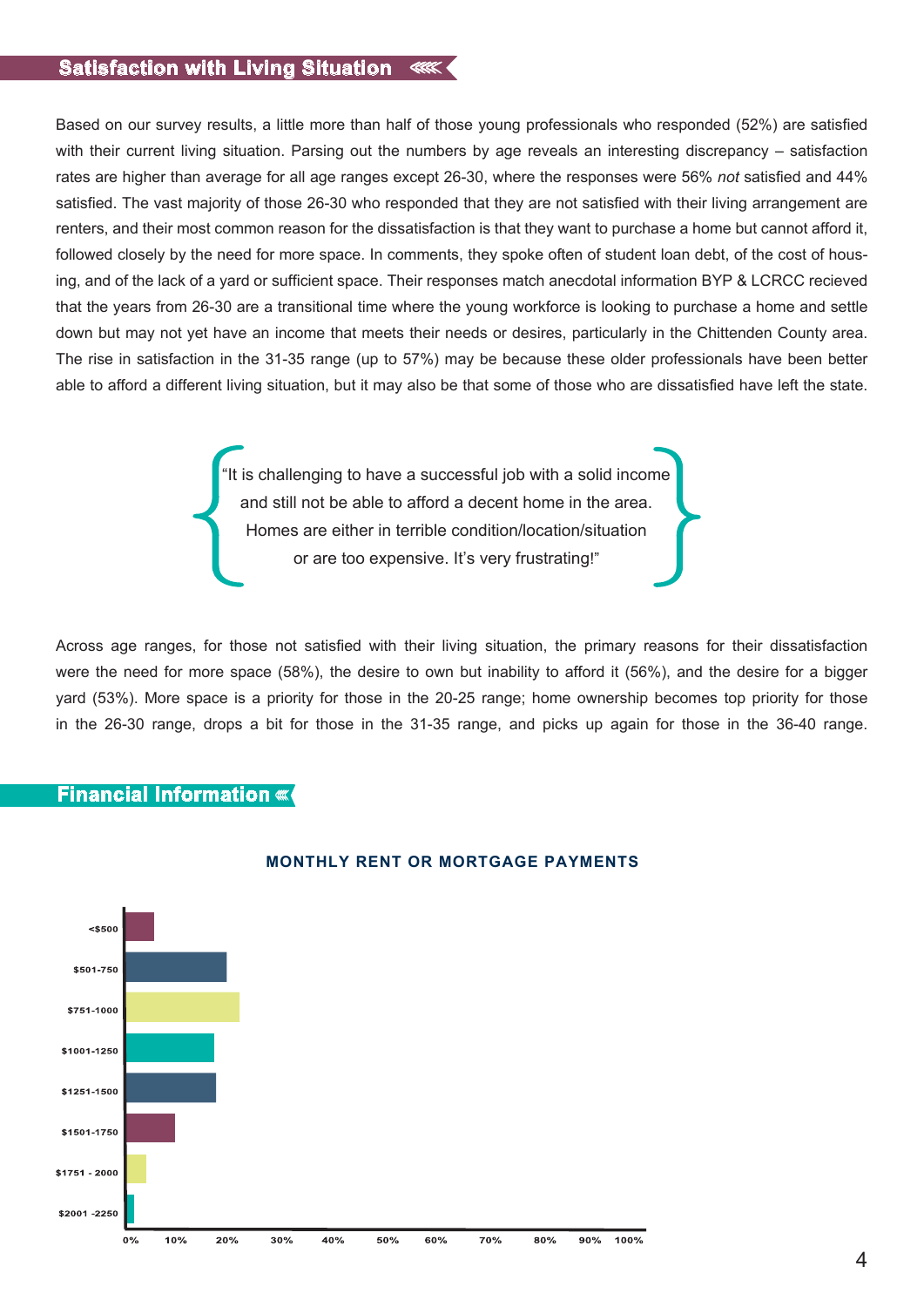Sixty-three percent of those responding rent rather than own. The largest chunk of respondents pays between \$500 and \$1500 per month in rent or mortgage, with the most common rent/mortgage range being \$750- 1000. A little less than half pay more than 30% of their take home income in rental or mortgage payments, and thirty-five percent pay between 21% and 30%. Homeowners are significantly less likely to pay more than 30% of their take-home pay on their mortgage than renters. Fifty-seven percent of renters pay more than 30% of their take-home pay on their rent, as compared with only 35% of homeowners. None of these percentages include utilites.

> "I feel lucky that I make an income that lets me afford living here because there are a lot of people my age that don't. I work in the industry and see it almost daily – hard workers with great credit but a lot of student loans and low paying jobs.'



#### **PERCENTAGE OF INCOME SPENT ON RENT/MORTGAGE**

Of those who own, a small majority (52%) find their property taxes to be affordable, with the other 48% finding them unaffordable. Many who indicated that their property taxes are affordable left comments, such as "barely affordable," "affordable, but challenging," "increasing too quickly," or "affordable but still significantly high."